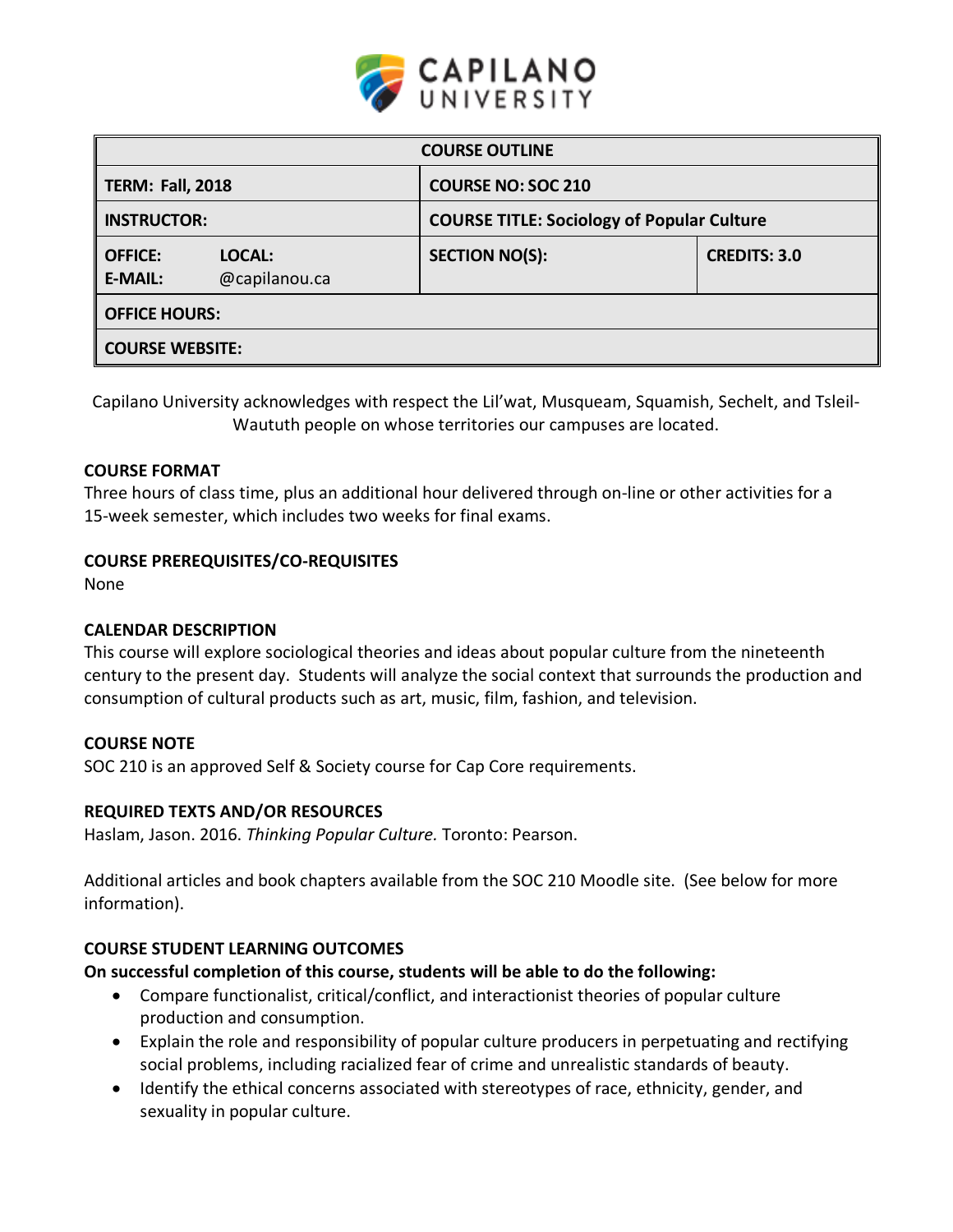- Describe the changing role of the audience in popular culture consumption and production.
- Evaluate the impact of technological change on popular culture today.

# **Students who complete this Self & Society course will be able to do the following:**

- Identify potential root causes of local/global problems and how they affect local/global cultures, economies, politics, and policies.
- Assess and evaluate individual and collective responsibilities within a diverse and interconnected global society.
- Synthesize a range of differing community perspectives on ethics and justice and explain how these perspectives can inform structural change.
- Explain how contexts (e.g. cultural, historical, colonial, economic, technological) shape identity formation and social structures.

## **COURSE CONTENT**

| <b>Week</b>    | <b>Content</b>                                                             |  |  |  |  |  |
|----------------|----------------------------------------------------------------------------|--|--|--|--|--|
| 1              | Introduction to Popular Culture                                            |  |  |  |  |  |
| $\overline{2}$ | High and Low Culture: Class and Inequality                                 |  |  |  |  |  |
|                | Read: Haslam, Chapter 2                                                    |  |  |  |  |  |
| $\overline{3}$ | <b>Class and Inequality Continued</b>                                      |  |  |  |  |  |
|                | Read: Haslam, Chapter 3                                                    |  |  |  |  |  |
| 4              | Theoretical Perspectives: Freud/The Fragmented Self                        |  |  |  |  |  |
|                | Read: Haslam, Chapter 4                                                    |  |  |  |  |  |
|                | Test #1                                                                    |  |  |  |  |  |
| 5              | Theoretical Perspectives: Linguistics, Semiotics and Popular Culture       |  |  |  |  |  |
|                | Read: Haslam, Chapter 5 (Part 1)                                           |  |  |  |  |  |
| 6              | <b>Semiotics Continued</b>                                                 |  |  |  |  |  |
|                | Read: Haslam, Chapter 5 (Part 2)                                           |  |  |  |  |  |
| $\overline{7}$ | Marxism and Psychoanalysis: Lacan, Althussar, Identity and Popular Culture |  |  |  |  |  |
|                | Read: Haslam, Chapter 6                                                    |  |  |  |  |  |
| 8              | Theoretical Perspectives: Cultural Studies: Frankfurt School               |  |  |  |  |  |
|                | Read: Haslam, Chapter 7                                                    |  |  |  |  |  |
|                | Test #2                                                                    |  |  |  |  |  |
| 9              | Carnivalesque and Rituals of Rebellion:                                    |  |  |  |  |  |
|                | Case Study: Mardi Gras Made in China                                       |  |  |  |  |  |
|                | Read: Haslam, Chapter 8                                                    |  |  |  |  |  |
| 10             | Theoretical Perspectives: Discourse; Pomo/Brave New World                  |  |  |  |  |  |
|                | Read: Haslam, Chapter 9                                                    |  |  |  |  |  |
| 11             | <b>Cultural Theories and Identities</b>                                    |  |  |  |  |  |
|                | Read: Haslam, Chapter 10                                                   |  |  |  |  |  |
| 12             | Sexuality and Queer Theory                                                 |  |  |  |  |  |
|                | Read: Haslam, Chapter 11                                                   |  |  |  |  |  |
| 13             | Race: Edward Said/Orientalism                                              |  |  |  |  |  |
|                | Read: Haslam, Chapter 12                                                   |  |  |  |  |  |
|                | <b>Research Paper Due</b>                                                  |  |  |  |  |  |
| 14/15          | <b>Final Exam Period</b>                                                   |  |  |  |  |  |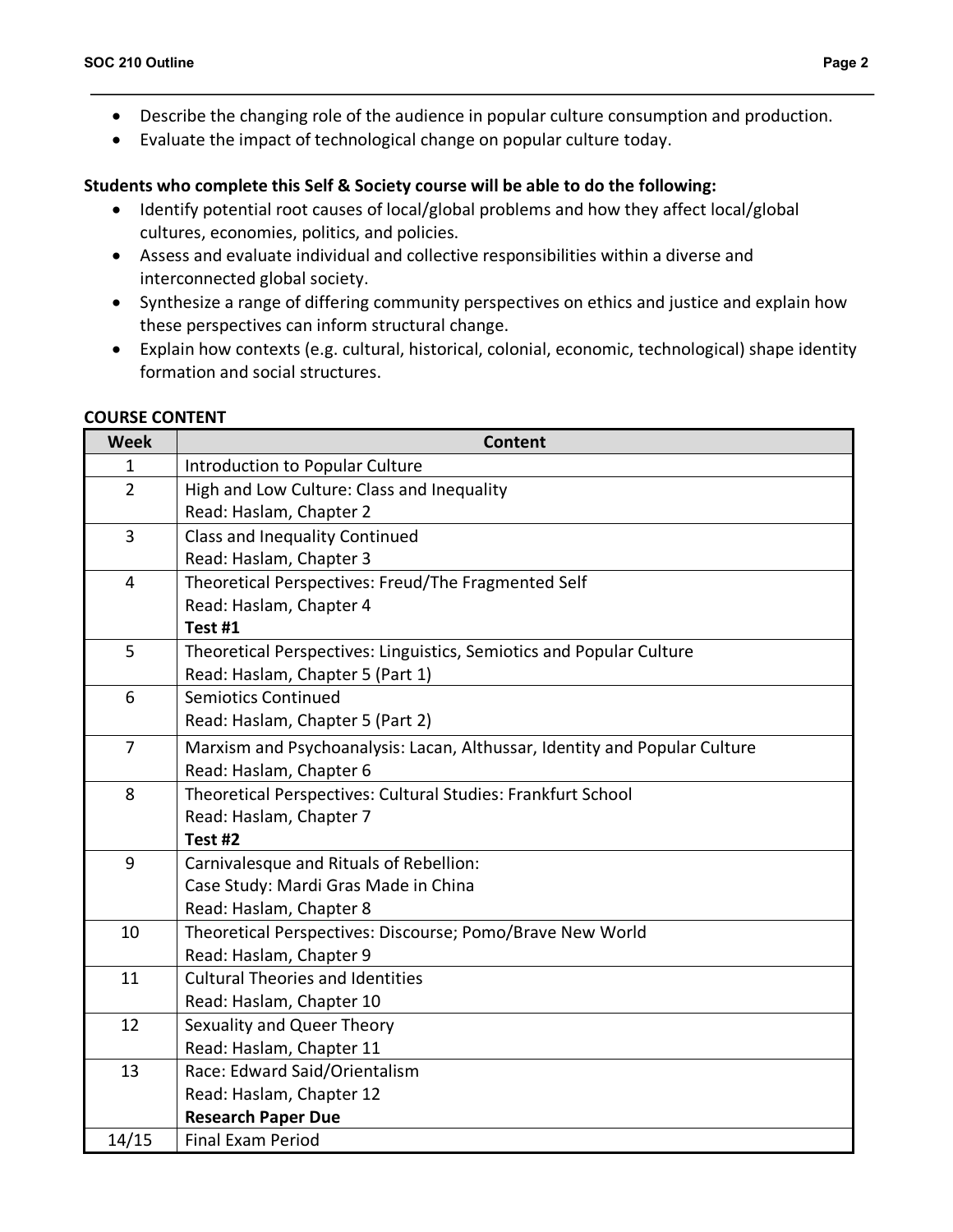## **EVALUATION PROFILE**

| Test #1           | 20%  |
|-------------------|------|
| Test #2           | 20%  |
| Research Paper    | 30%  |
| <b>Final Exam</b> | 30%  |
| Total             | 100% |

#### **GRADING PROFILE**

|  |                                           | $ $ A+ = 90-100 $ $ B+ = 77-79 $ $ C+ = 67-69 $ $ D = 50-59 |  |
|--|-------------------------------------------|-------------------------------------------------------------|--|
|  |                                           | $ A = 85-89$ $ B = 73-76$ $ C = 63-66$ $ F = 0-49$          |  |
|  | $ A- = 80-84$ $ B- = 70-72$ $ C- = 60-62$ |                                                             |  |

#### **Incomplete Grades**

Grades of Incomplete "I" are assigned only in exceptional circumstances when a student requests extra time to complete their coursework. Such agreements are made only at the request of the student, who is responsible to determine from the instructor the outstanding requirements of the course.

## **Late Assignments**

Assignments are due at the beginning of the class on the due date listed. If you anticipate handing in an assignment late, please consult with your instructor beforehand.

## **Missed Exams/Quizzes/Labs etc.**

Make-up exams, quizzes and/or tests are given at the discretion of the instructor. They are generally given only in medical emergencies or severe personal crises. Some missed labs or other activities may not be able to be accommodated. Please consult with your instructor.

#### **Attendance**

Students are expected to attend all classes and associated activities.

#### **English Usage**

Students are expected to proofread all written work for any grammatical, spelling and stylistic errors. Instructors may deduct marks for incorrect grammar and spelling in written assignments.

#### **Electronic Devices**

Students may use electronic devices during class for note-taking only.

## **On-line Communication**

Outside of the classroom, instructors will (if necessary) communicate with students using either their official Capilano University email or Moodle; please check both regularly. Official communication between Capilano University and students is delivered to students' Capilano University email addresses only.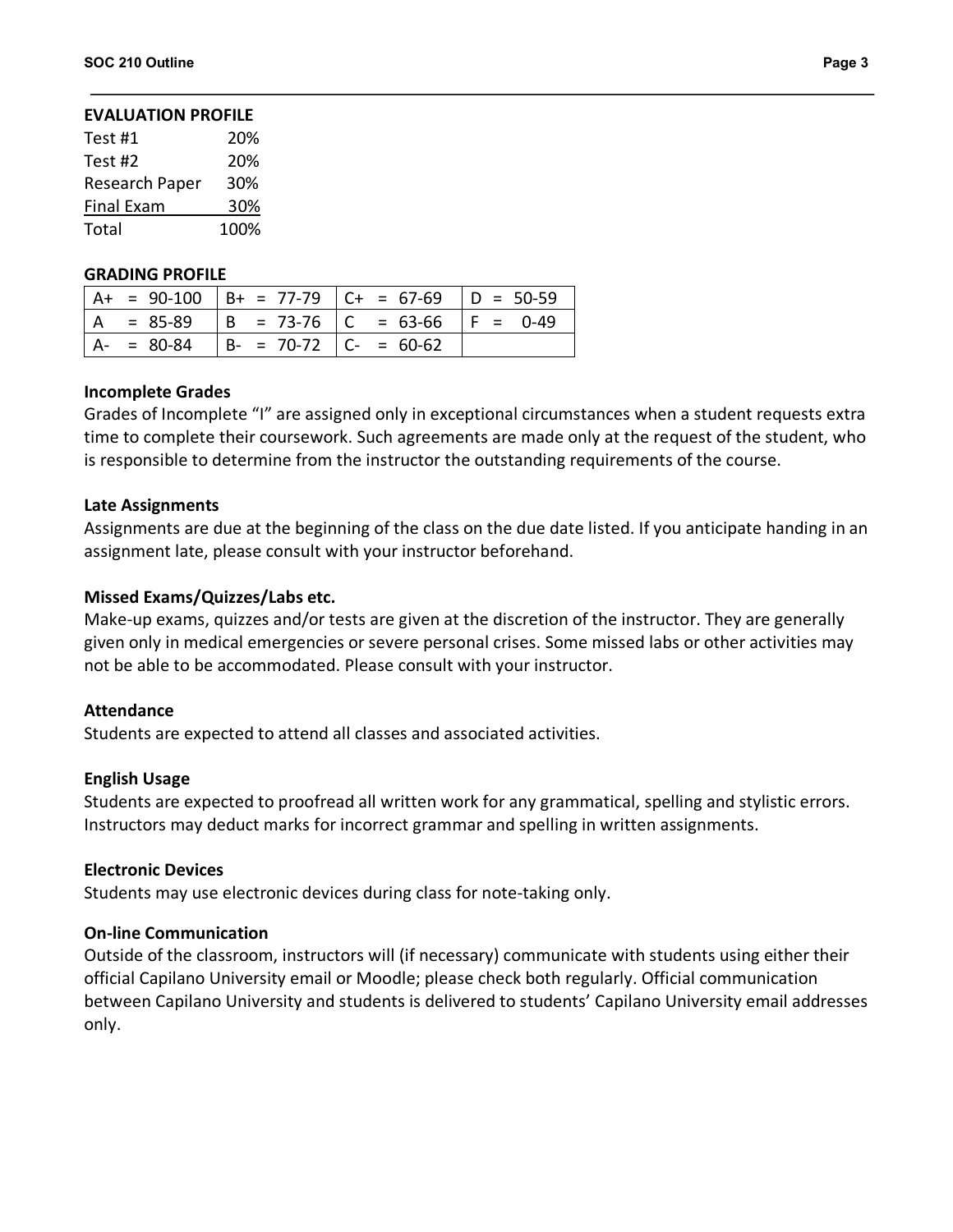## **UNIVERSITY OPERATIONAL DETAILS**

## **Tools for Success**

Many services are available to support student success for Capilano University students. A central navigation point for all services can be found at: http://www.capilanou.ca/services/

## **Capilano University Security: download the CapU Mobile Safety App**

## **Policy Statement (S2009-06)**

Capilano University has policies on Academic Appeals (including appeal of final grade), Student Conduct, Academic Integrity, Academic Probation and other educational issues. These and other policies are available on the University website.

## **Academic Integrity (S2017-05)**

Any instance of academic dishonesty or breach of the standards of academic integrity is serious and students will be held accountable for their actions, whether acting alone or in a group. See policy S2017-05 for more information: http://www.capilanou.ca/about/governance/policies/Policies/

Violations of academic integrity, including dishonesty in assignments, examinations, or other academic performances, are prohibited and will be handled in accordance with the Student Academic Integrity Procedures.

**Academic dishonesty** is any act that breaches one or more of the principles of academic integrity. Acts of academic dishonesty may include but are not limited to the following types:

**Cheating**: Using or providing unauthorized aids, assistance or materials while preparing or completing assessments, or when completing practical work (in clinical, practicum, or lab settings), including but not limited to the following:

- Copying or attempting to copy the work of another during an assessment;
- Communicating work to another student during an examination;
- Using unauthorized aids, notes, or electronic devices or means during an examination;
- Unauthorized possession of an assessment or answer key; and/or,
- Submitting of a substantially similar assessment by two or more students, except in the case where such submission is specifically authorized by the instructor.

**Fraud**: Creation or use of falsified documents.

**Misuse or misrepresentation of sources**: Presenting source material in such a way as to distort its original purpose or implication(s); misattributing words, ideas, etc. to someone other than the original source; misrepresenting or manipulating research findings or data; and/or suppressing aspects of findings or data in order to present conclusions in a light other than the research, taken as a whole, would support.